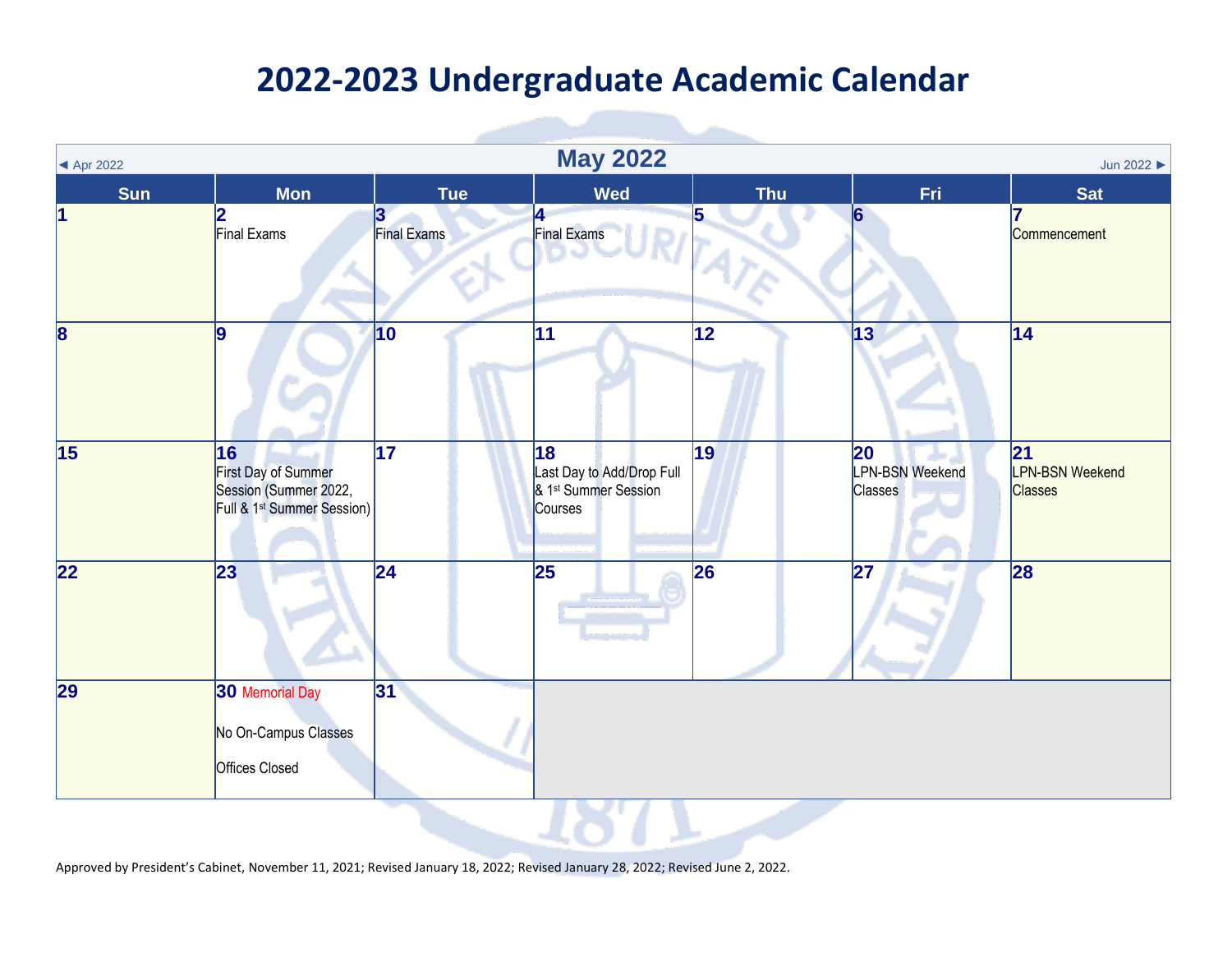| ◀ May 2022      |                                                                        |            | <b>June 2022</b>                                                                          |                                                                    |                                                                                           | Jul 2022 >                                     |
|-----------------|------------------------------------------------------------------------|------------|-------------------------------------------------------------------------------------------|--------------------------------------------------------------------|-------------------------------------------------------------------------------------------|------------------------------------------------|
| <b>Sun</b>      | <b>Mon</b>                                                             | <b>Tue</b> | <b>Wed</b>                                                                                | <b>Thu</b>                                                         | Fri                                                                                       | <b>Sat</b>                                     |
|                 |                                                                        |            | $\overline{1}$<br>SCURITATE                                                               | $\overline{\mathbf{2}}$                                            | 3<br><b>LPN-BSN Weekend</b><br><b>Classes</b>                                             | 4<br><b>LPN-BSN Weekend</b><br><b>Classes</b>  |
| $\overline{5}$  | 6<br><b>First Day Extended</b><br>Learning Summer Session              |            | 8<br>Last day to Add/Drop<br><b>Extended Learning</b><br><b>Summer Courses</b>            | 9                                                                  | 10                                                                                        | 11                                             |
| $\overline{12}$ | 13                                                                     | 14         | $\overline{15}$<br>Last day to Withdraw from<br>1 <sup>st</sup> Summer Session<br>Courses | 16                                                                 | $\overline{17}$                                                                           | $\overline{18}$                                |
| 19 Juneteenth   | 20 Juneteenth Holiday<br>No On-Campus Classes<br><b>Offices Closed</b> | 21         | $ 22\rangle$<br>Mid-term Full Summer<br><b>Session Courses</b>                            | 23<br>Last Day of 1 <sup>st</sup> Summer<br><b>Session Courses</b> | 24 <br><b>LPN-BSN Weekend</b><br>Classes<br>Final Exams for 1st<br>Summer Session Courses | 25<br><b>LPN-BSN Weekend</b><br><b>Classes</b> |
| 26              | 27<br>First Day of 2 <sup>nd</sup> Summer<br>Session Courses           | 28         | 29<br>Last Day to Add/Drop 2 <sup>nd</sup><br><b>Summer Session Courses</b>               | 30                                                                 |                                                                                           |                                                |
|                 |                                                                        |            |                                                                                           |                                                                    |                                                                                           |                                                |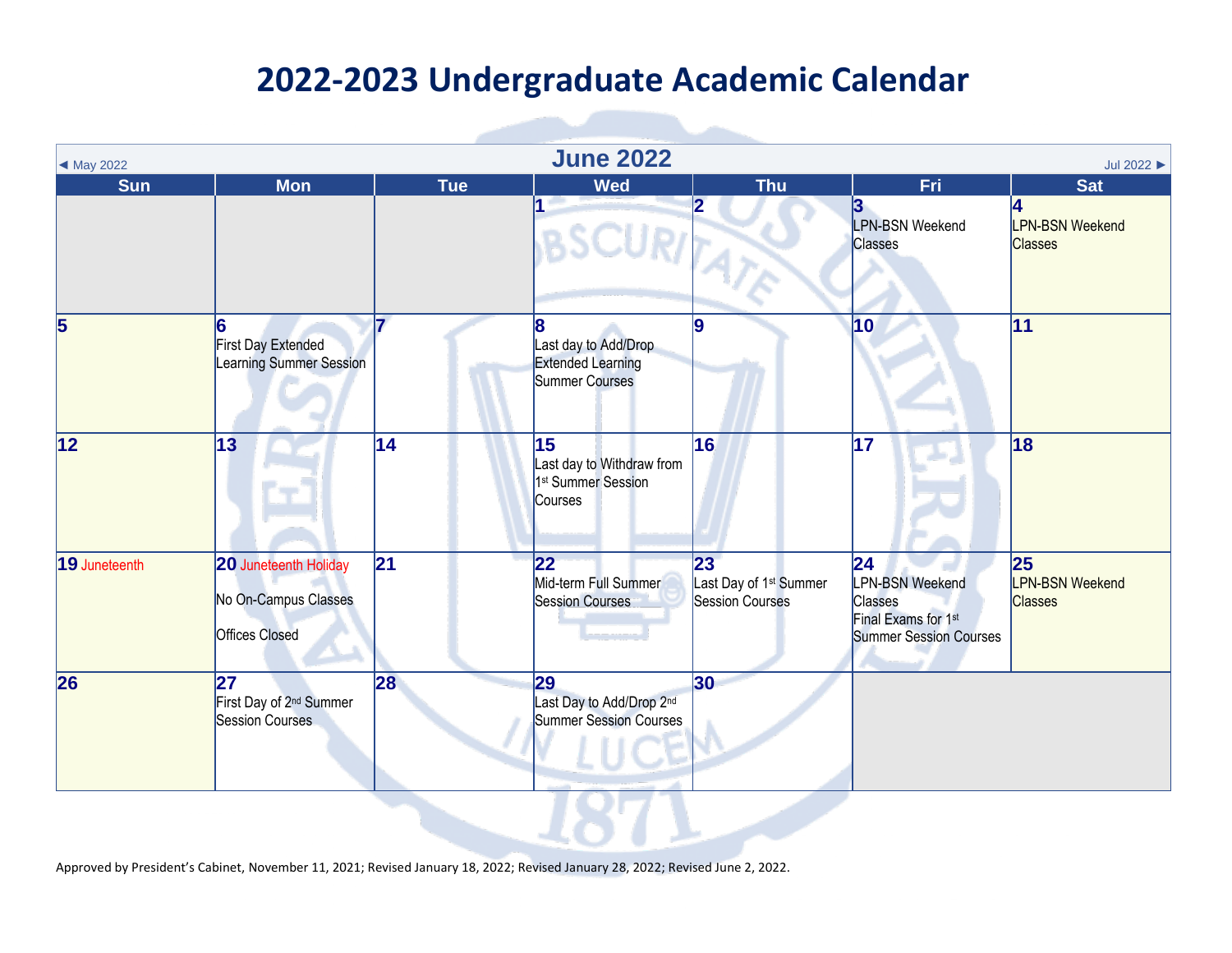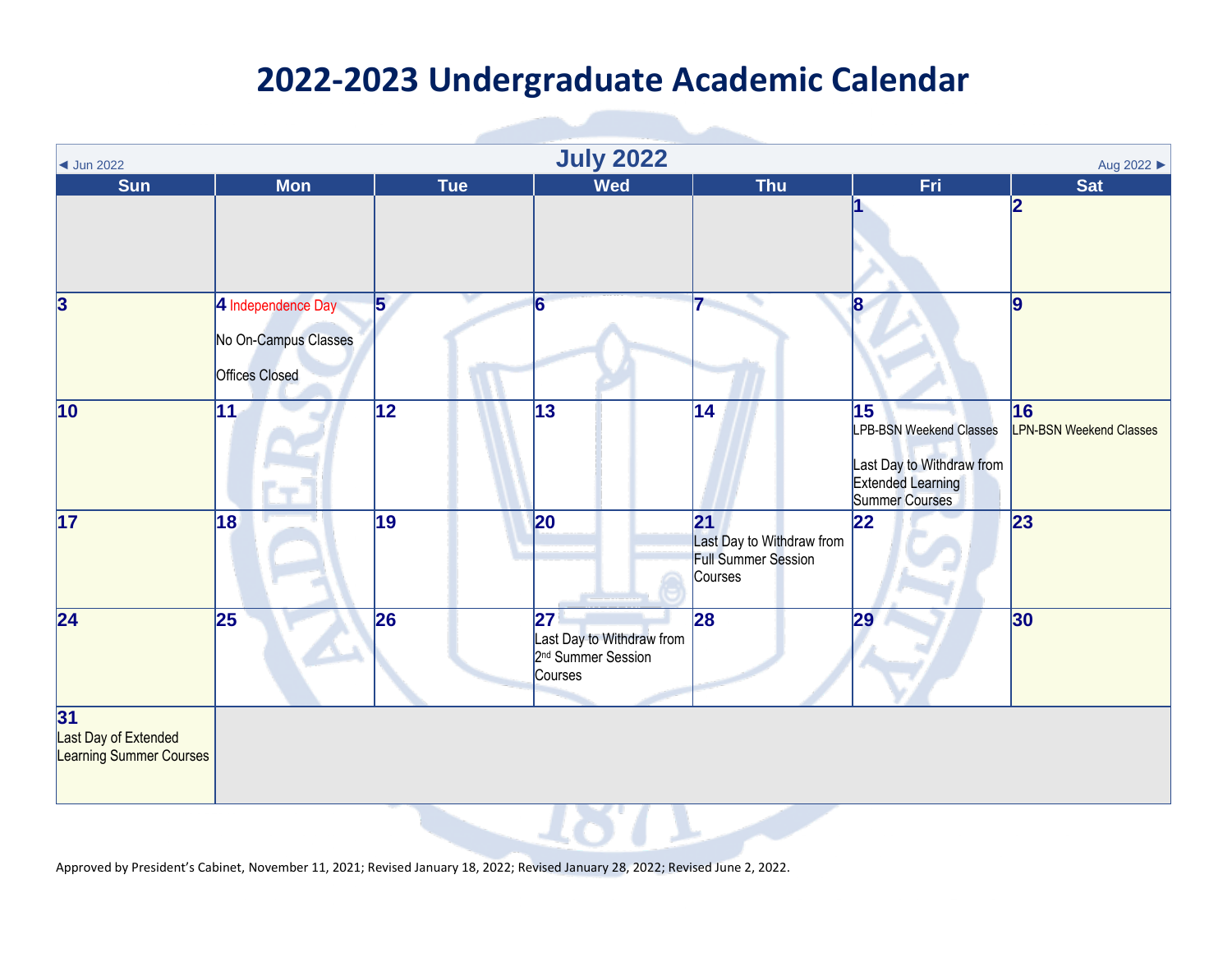| $\blacktriangleleft$ Jul 2022 |                                                                                                       |                 | <b>August 2022</b>                                                                        |                                                                                                                             |                                                             | Sep 2022 ▶                                      |
|-------------------------------|-------------------------------------------------------------------------------------------------------|-----------------|-------------------------------------------------------------------------------------------|-----------------------------------------------------------------------------------------------------------------------------|-------------------------------------------------------------|-------------------------------------------------|
| <b>Sun</b>                    | <b>Mon</b>                                                                                            | <b>Tue</b>      | <b>Wed</b>                                                                                | <b>Thu</b>                                                                                                                  | <b>Fri</b>                                                  | <b>Sat</b>                                      |
|                               |                                                                                                       |                 | $\overline{3}$                                                                            | Last Day of Full Summer & FINAL EXAMS for Full<br>2 <sup>nd</sup> Summer Session Summer and 2 <sup>nd</sup> Summ<br>Courses | Summer and 2 <sup>nd</sup> Summer<br><b>Session Courses</b> | $\overline{6}$                                  |
| 17                            | 8                                                                                                     | $\overline{9}$  | 10                                                                                        | 11                                                                                                                          | $\overline{12}$                                             | 13                                              |
| $\overline{14}$               | $\overline{15}$                                                                                       | $\overline{16}$ | $\overline{17}$                                                                           | 18                                                                                                                          | $\overline{19}$                                             | 20                                              |
| 21                            | 22<br>First Day of Full Semester,<br>1 <sup>st</sup> 8-week and 1 <sup>st</sup> 7-week<br>classes     | 23              | $ 24\rangle$<br>Last day to Add/Drop 1st 8-<br>week and 1 <sup>st</sup> 7-week<br>classes | 25                                                                                                                          | 26<br><b>LPN-BSN Weekend</b><br><b>Classes</b>              | 27 <br><b>LPN-BSN Weekend</b><br><b>Classes</b> |
| 28                            | 29<br>Last Day to Add/Drop Full<br>semester classes<br>First Day of 1 <sup>st</sup> 6-week<br>classes | 30              | 31                                                                                        |                                                                                                                             |                                                             |                                                 |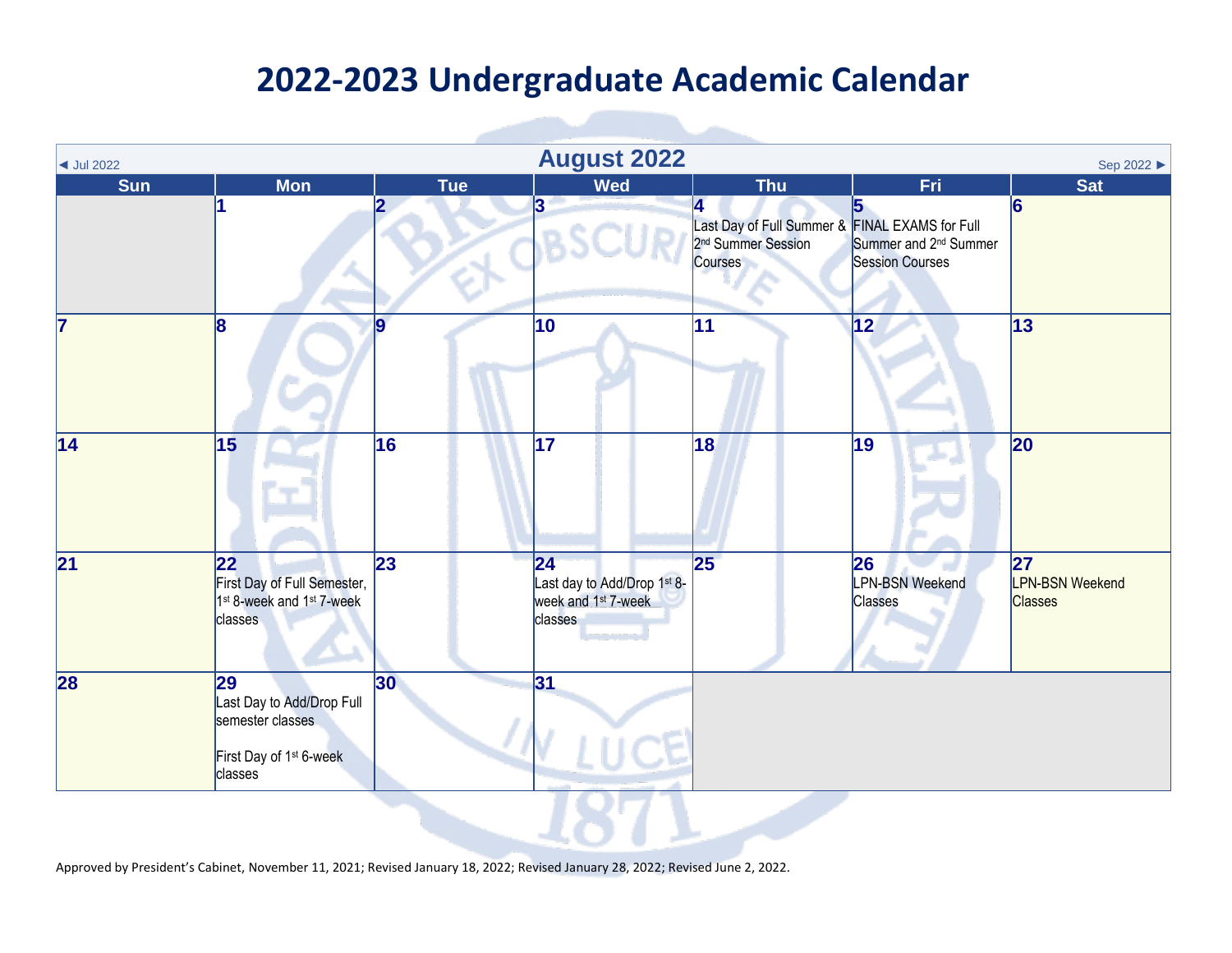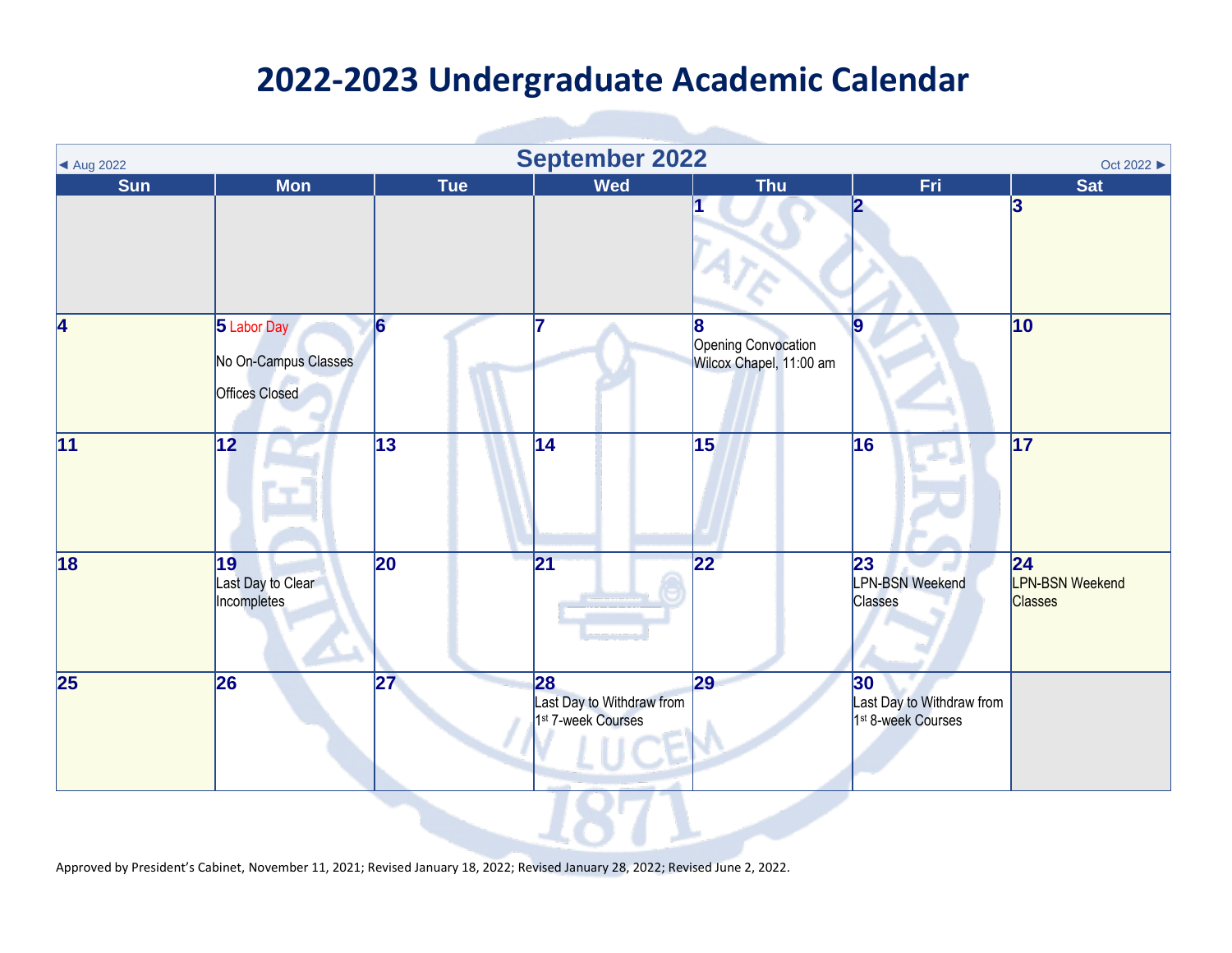$\sim$ 

| <b>October 2022</b><br>Nov 2022 ▶<br>$\triangleleft$ Sep 2022 |                                                           |                                                           |                                                            |                                                                |                                                                                                                                                                        |                                                |  |
|---------------------------------------------------------------|-----------------------------------------------------------|-----------------------------------------------------------|------------------------------------------------------------|----------------------------------------------------------------|------------------------------------------------------------------------------------------------------------------------------------------------------------------------|------------------------------------------------|--|
| <b>Sun</b>                                                    | <b>Mon</b>                                                | <b>Tue</b>                                                | <b>Wed</b>                                                 | <b>Thu</b>                                                     | Fri                                                                                                                                                                    | <b>Sat</b>                                     |  |
|                                                               |                                                           |                                                           |                                                            |                                                                |                                                                                                                                                                        |                                                |  |
| $\overline{\mathbf{2}}$                                       | 3                                                         | Ι4.                                                       | 5                                                          | 6<br>1 <sup>st</sup> 6-week Courses                            | Last Day of 1 <sup>st</sup> 7-week and MID-TERM GRADES DUE<br>to the Office of the Provost<br>Final Exams 1 <sup>st</sup> 7-week<br>and 1 <sup>st</sup> 6-week Courses | R                                              |  |
| $\overline{9}$                                                | 10<br>First Day of 2 <sup>nd</sup> 7-week<br>Courses      | 11                                                        | $ 12\rangle$<br>Last Day to Add/Drop 2nd<br>7-week Courses | 13<br>Last Day of 1 <sup>st</sup> 8-week<br><b>Courses</b>     | 14<br><b>LPN-BSN Weekend</b><br>Classes<br>Final Exams 1 <sup>st</sup> 8-week<br>Courses                                                                               | 15<br><b>LPN-BSN Weekend</b><br><b>Classes</b> |  |
| 16                                                            | 17<br>First Day 2 <sup>nd</sup> 8-week<br>Courses         | 18<br>First Day 2 <sup>nd</sup> 6-week<br>Courses         | 19<br>Last Day to Add/Drop 2nd<br>8-week Courses           | 20<br><b>FALL BREAK</b><br>No On-Campus Classes                | 21 <br><b>FALL BREAK</b><br>No On-Campus Classes<br><b>Offices Closed</b>                                                                                              | 22                                             |  |
| 23                                                            | 24 <br><b>ADVANCE REGISTRATION</b><br>for Spring Semester | 25 <br><b>ADVANCE REGISTRATION</b><br>for Spring Semester | 26<br><b>ADVANCE REGISTRATION</b><br>for Spring Semester   | $\overline{27}$<br>ADVANCE REGISTRATION<br>for Spring Semester | 28<br><b>ADVANCE REGISTRATION</b><br>for Spring Semester                                                                                                               | $\overline{29}$                                |  |
| 30                                                            | 31                                                        |                                                           |                                                            |                                                                |                                                                                                                                                                        |                                                |  |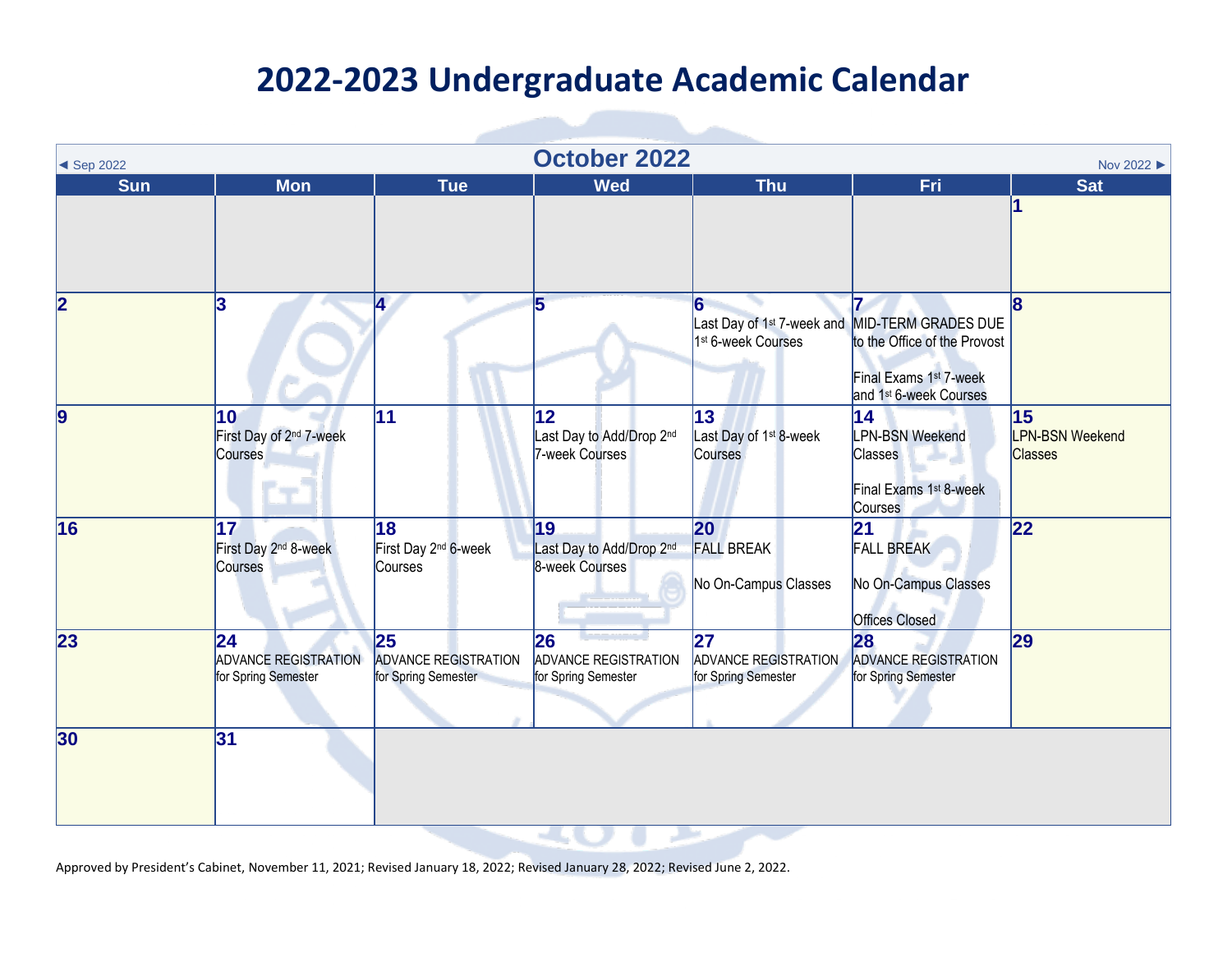| $\triangleleft$ Oct 2022 | <b>November 2022</b><br>Dec 2022 ▶                       |                                                                |                                                                                                 |                                                                                            |                                                                                  |                                                 |  |
|--------------------------|----------------------------------------------------------|----------------------------------------------------------------|-------------------------------------------------------------------------------------------------|--------------------------------------------------------------------------------------------|----------------------------------------------------------------------------------|-------------------------------------------------|--|
| <b>Sun</b>               | <b>Mon</b>                                               | <b>Tue</b>                                                     | <b>Wed</b>                                                                                      | <b>Thu</b>                                                                                 | Fri.                                                                             | <b>Sat</b>                                      |  |
|                          |                                                          |                                                                | 2                                                                                               | 3<br>ATE                                                                                   |                                                                                  | 5                                               |  |
| $\overline{6}$           |                                                          | 8<br>Last Day to Withdraw from<br><b>Full Semester Classes</b> | 9                                                                                               | 10                                                                                         | $\vert$ 11<br><b>LPN-BSN Weekend</b><br><b>Classes</b>                           | 12 <br><b>LPN-BSN Weekend</b><br><b>Classes</b> |  |
| $\overline{13}$          | 14                                                       | $\overline{15}$                                                | 16<br>Last Day to Withdraw from<br>2 <sup>nd</sup> 7-week and 2 <sup>nd</sup> 8-week<br>Courses | $\overline{17}$                                                                            | 18                                                                               | $\overline{19}$                                 |  |
| $\overline{20}$          | 21 <br><b>THANKSGIVING BREAK</b><br>No On-Campus Classes | 22<br><b>THANKSGIVING BREAK</b><br>No On-Campus Classes        | 23<br>THANKSGIVING BREAK<br>No On-Campus Classes<br>Offices Closed                              | 24 Thanksgiving Day<br><b>THANKSGIVING BREAK</b><br>No On-Campus Classes<br>Offices Closed | 25<br><b>THANKSGIVING BREAK</b><br>No On-Campus Classes<br><b>Offices Closed</b> | 26                                              |  |
| $\overline{27}$          | 28                                                       | 29                                                             | 30                                                                                              |                                                                                            |                                                                                  |                                                 |  |

**TELESCOPE**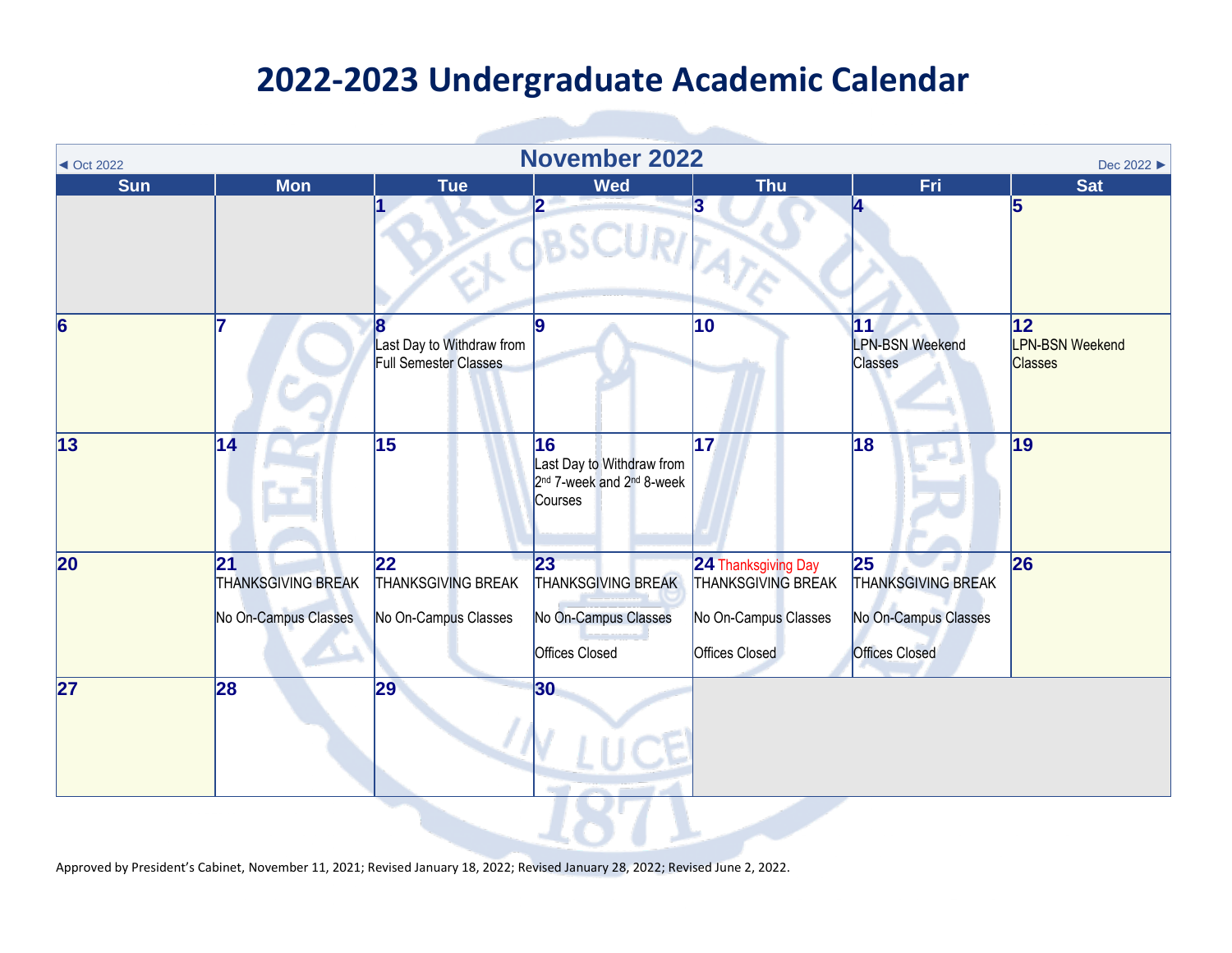| ◀ Nov 2022       | <b>December 2022</b><br>Jan 2023              |                                                                                                         |                                               |                                                         |                                                                                                                      |                                    |  |  |
|------------------|-----------------------------------------------|---------------------------------------------------------------------------------------------------------|-----------------------------------------------|---------------------------------------------------------|----------------------------------------------------------------------------------------------------------------------|------------------------------------|--|--|
| <b>Sun</b>       | <b>Mon</b>                                    | <b>Tue</b>                                                                                              | <b>Wed</b>                                    | <b>Thu</b>                                              | Fri                                                                                                                  | <b>Sat</b>                         |  |  |
|                  |                                               |                                                                                                         |                                               | Last Day of 2 <sup>nd</sup> 6-week<br>Courses           | $\overline{\mathbf{2}}$<br>Final Exams 2 <sup>nd</sup> 6-week<br>Courses                                             | 3                                  |  |  |
| 4                | 5                                             | Last Day of Full Semester, READING DAY<br>2 <sup>nd</sup> 7-week, and 2 <sup>nd</sup> 8 week<br>Courses |                                               | <b>FINAL EXAMS</b><br>Courses                           | 19<br><b>FINAL EXAMS</b><br>Final Exams for 2 <sup>nd</sup> 7-week Final Exams for 2 <sup>nd</sup> 8-week<br>courses | $ 10\rangle$<br><b>FINAL EXAMS</b> |  |  |
| 11               | $\overline{12}$<br><b>FINAL EXAMS</b>         | 13<br><b>FINAL EXAMS</b>                                                                                | 14                                            | $\overline{15}$                                         | $\overline{16}$                                                                                                      | $\overline{17}$                    |  |  |
| 18               | 19<br>Semester Break<br><b>Offices Closed</b> | 20<br>Semester Break<br><b>Offices Closed</b>                                                           | 21<br>Semester Break<br><b>Offices Closed</b> | $ 22\rangle$<br>Semester Break<br><b>Offices Closed</b> | 23<br>Semester Break<br><b>Offices Closed</b>                                                                        | 24 Christmas Eve                   |  |  |
| 25 Christmas Day | 26<br>Semester Break<br><b>Offices Closed</b> | 27<br>Semester Break<br><b>Offices Closed</b>                                                           | 28<br>Semester Break<br><b>Offices Closed</b> | 29<br>Semester Break<br><b>Offices Closed</b>           | 30<br><b>Semester Break</b><br><b>Offices Closed</b>                                                                 | 31                                 |  |  |
|                  |                                               |                                                                                                         |                                               |                                                         |                                                                                                                      |                                    |  |  |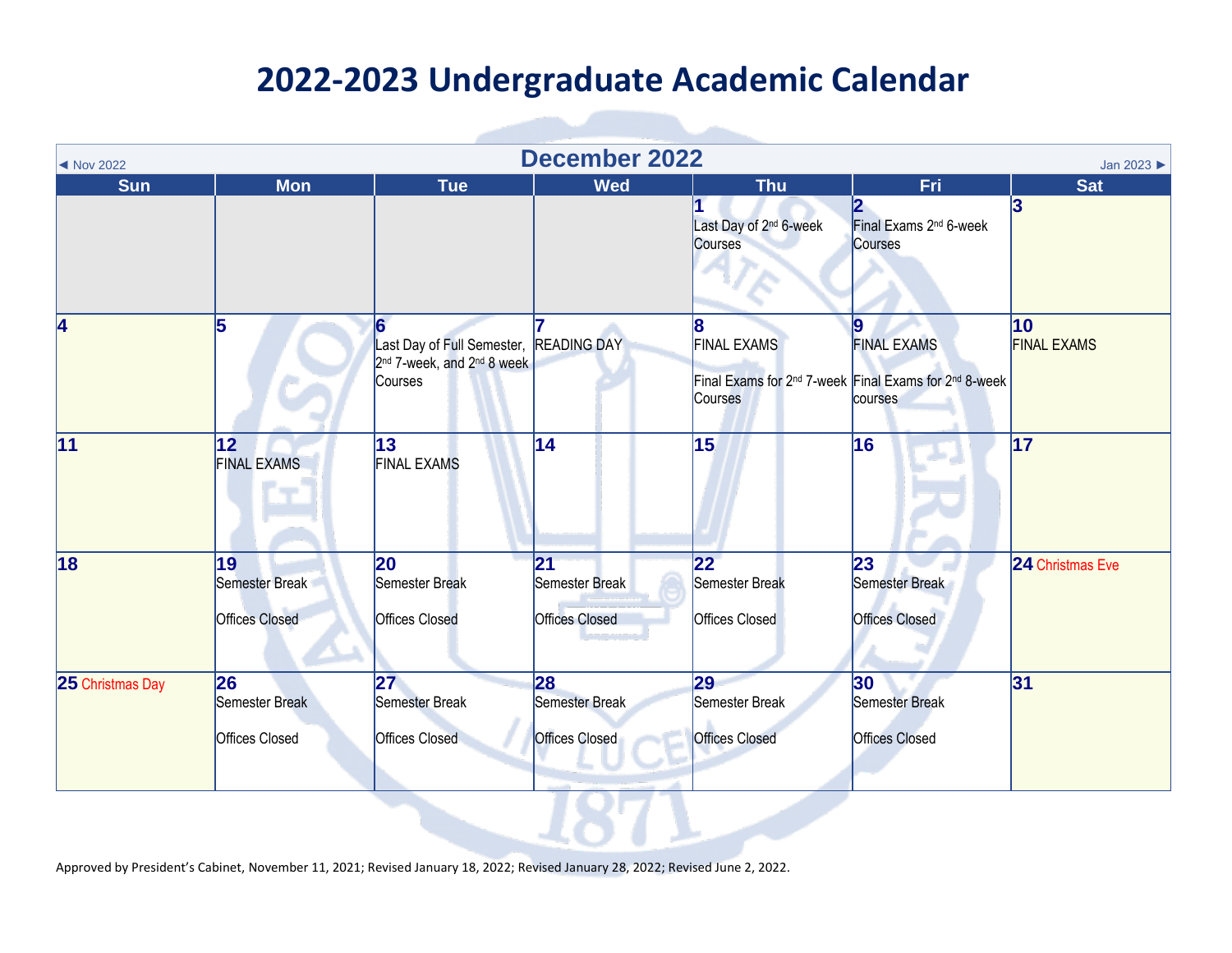| $\triangleleft$ Dec 2022 | <b>January 2023</b><br>Feb 2023 ▶                                                            |                                                                                                 |                                                                                 |                 |                                         |                                                             |  |  |
|--------------------------|----------------------------------------------------------------------------------------------|-------------------------------------------------------------------------------------------------|---------------------------------------------------------------------------------|-----------------|-----------------------------------------|-------------------------------------------------------------|--|--|
| <b>Sun</b>               | <b>Mon</b>                                                                                   | <b>Tue</b>                                                                                      | <b>Wed</b>                                                                      | <b>Thu</b>      | Fri                                     | <b>Sat</b>                                                  |  |  |
| 1 New Year's Day         | 2<br>Semester Break<br>Offices Closed                                                        | 13                                                                                              | 4                                                                               | 5               | 6                                       |                                                             |  |  |
| $\overline{\mathbf{8}}$  | First Day of Full Semester,<br>1 <sup>st</sup> 8-week, and 1 <sup>st</sup> 7-week<br>Courses | $\vert$ 10                                                                                      | 11<br>Last Day to Add/Drop 1st 8-<br>week and 1 <sup>st</sup> 7-week<br>Courses | 12              | $\overline{13}$                         | 14                                                          |  |  |
| $\overline{15}$          | 16 Martin Luther King Jr Day 17<br>No On-Campus Classes<br><b>Offices Closed</b>             | Last Day to Add/Drop Full<br>Semester Courses<br>First Day of 1 <sup>st</sup> 6-week<br>Courses | 18                                                                              | $\overline{19}$ | 20<br><b>LPN-BSN Weekend</b><br>Classes | $\overline{21}$<br><b>LPN-BSN Weekend</b><br><b>Classes</b> |  |  |
| $\overline{22}$          | 23                                                                                           | 24                                                                                              | 25                                                                              | 26              | 27                                      | 28                                                          |  |  |
| $\overline{29}$          | 30                                                                                           | 31                                                                                              |                                                                                 |                 |                                         |                                                             |  |  |
| $UV$ LUCEM               |                                                                                              |                                                                                                 |                                                                                 |                 |                                         |                                                             |  |  |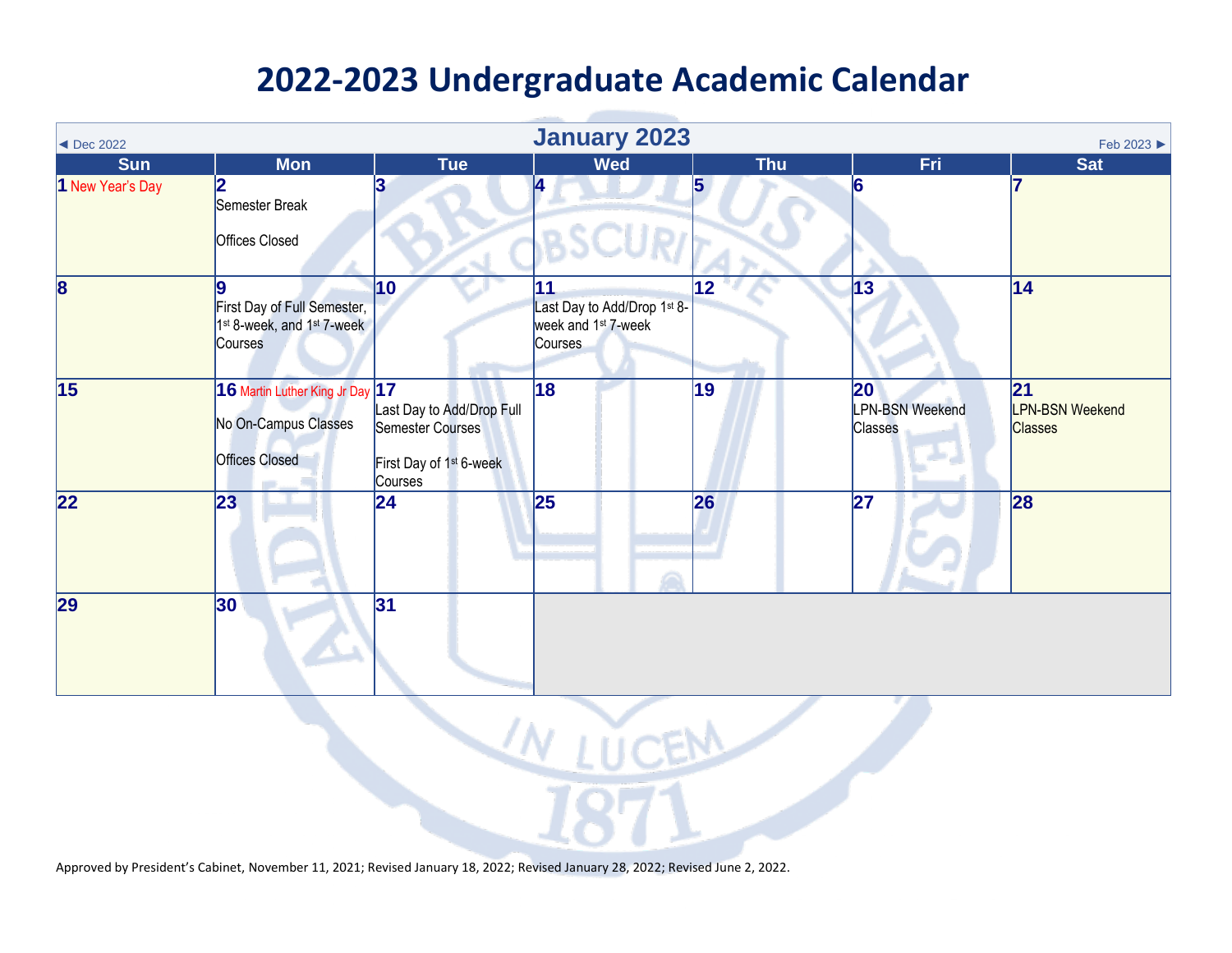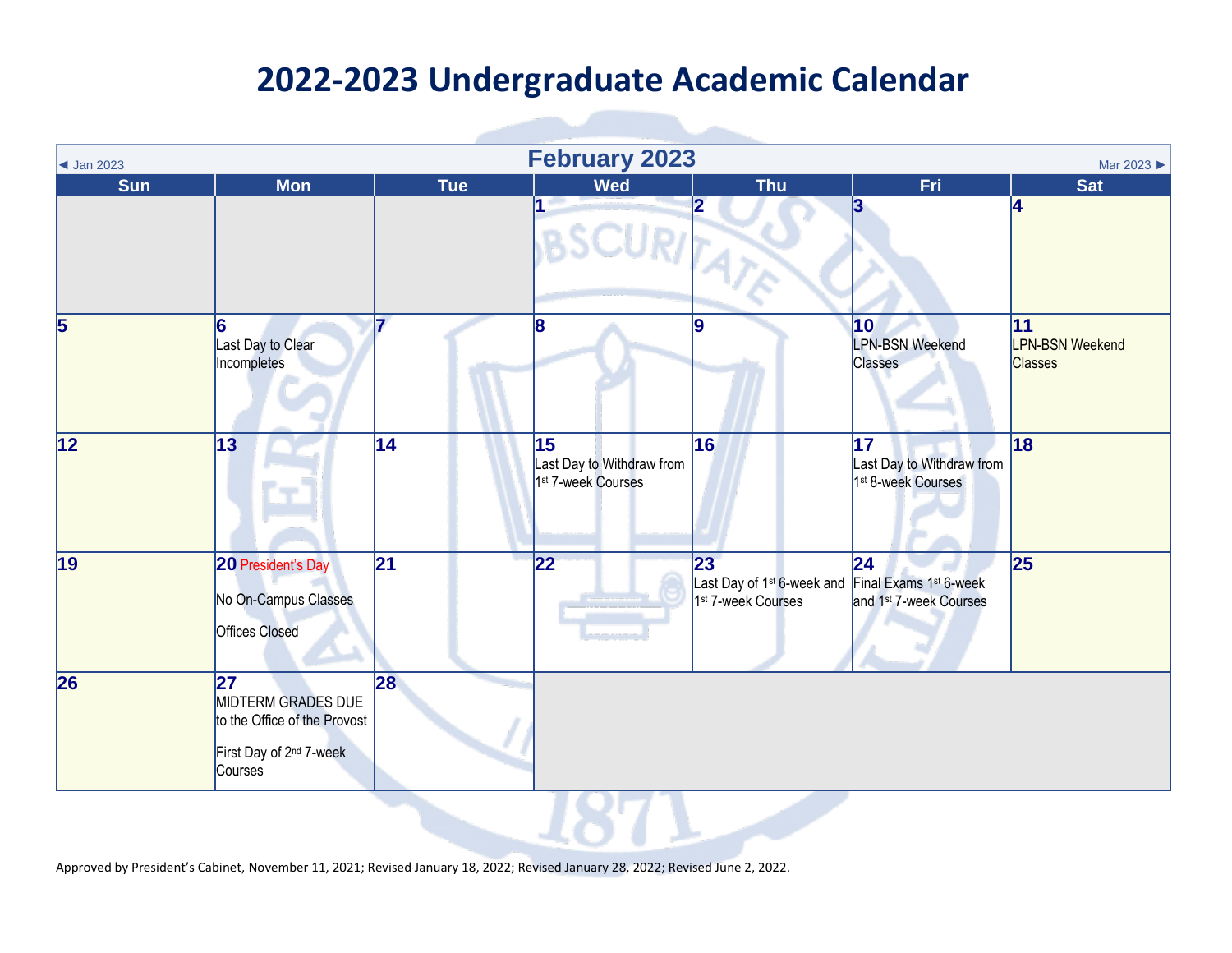| $\blacktriangleleft$ Feb 2023 | <b>March 2023</b><br>Apr 2023                                                                      |                                                                                       |                                                                                                |                                                                                       |                                                                            |                                                |  |  |
|-------------------------------|----------------------------------------------------------------------------------------------------|---------------------------------------------------------------------------------------|------------------------------------------------------------------------------------------------|---------------------------------------------------------------------------------------|----------------------------------------------------------------------------|------------------------------------------------|--|--|
| <b>Sun</b>                    | <b>Mon</b>                                                                                         | <b>Tue</b>                                                                            | <b>Wed</b>                                                                                     | <b>Thu</b>                                                                            | Fri                                                                        | <b>Sat</b>                                     |  |  |
|                               |                                                                                                    |                                                                                       | Last Day to Add/Drop 2nd<br><b>7-week Courses</b>                                              | Last Day of 1 <sup>st</sup> 8-week<br>Courses                                         | 3<br>FINAL EXAMS 1st 8-week<br>Courses                                     | 4                                              |  |  |
| 5                             | 6<br><b>SPRING BREAK</b><br>First Day of 2 <sup>nd</sup> 8-week<br>Courses<br>No On-Campus Classes | <b>SPRING BREAK</b><br>No On-Campus Classes                                           | 8<br><b>SPRING BREAK</b><br>Last Day to Add/Drop 2nd<br>8-week Courses<br>No On-Campus Classes | SPRING BREAK<br>No On-Campus Classes                                                  | 10<br><b>SPRING BREAK</b><br>No On-Campus Classes<br><b>Offices Closed</b> | 11                                             |  |  |
| $\overline{12}$               | 13                                                                                                 | $\overline{14}$                                                                       | 15<br>First Day 2 <sup>nd</sup> 6-week<br>Courses                                              | 16                                                                                    | 17<br><b>LPN-BSN Weekend</b><br>Classes                                    | 18<br><b>LPN-BSN Weekend</b><br><b>Classes</b> |  |  |
| $\vert$ 19                    | 20<br><b>ADVANCE REGISTRATION</b><br>for Summer & Fall Semesters                                   | 21<br>ADVANCE REGISTRATION<br>for Summer & Fall Semesters for Summer & Fall Semesters | $ 22\rangle$<br><b>ADVANCE REGISTRATION</b>                                                    | 23<br>ADVANCE REGISTRATION<br>for Summer & Fall Semesters for Summer & Fall Semesters | $\overline{24}$<br><b>ADVANCE REGISTRATION</b>                             | 25                                             |  |  |
| 26                            | 27                                                                                                 | 28                                                                                    | 29                                                                                             | 30 <sub>o</sub>                                                                       | 31                                                                         |                                                |  |  |
|                               |                                                                                                    |                                                                                       |                                                                                                |                                                                                       |                                                                            |                                                |  |  |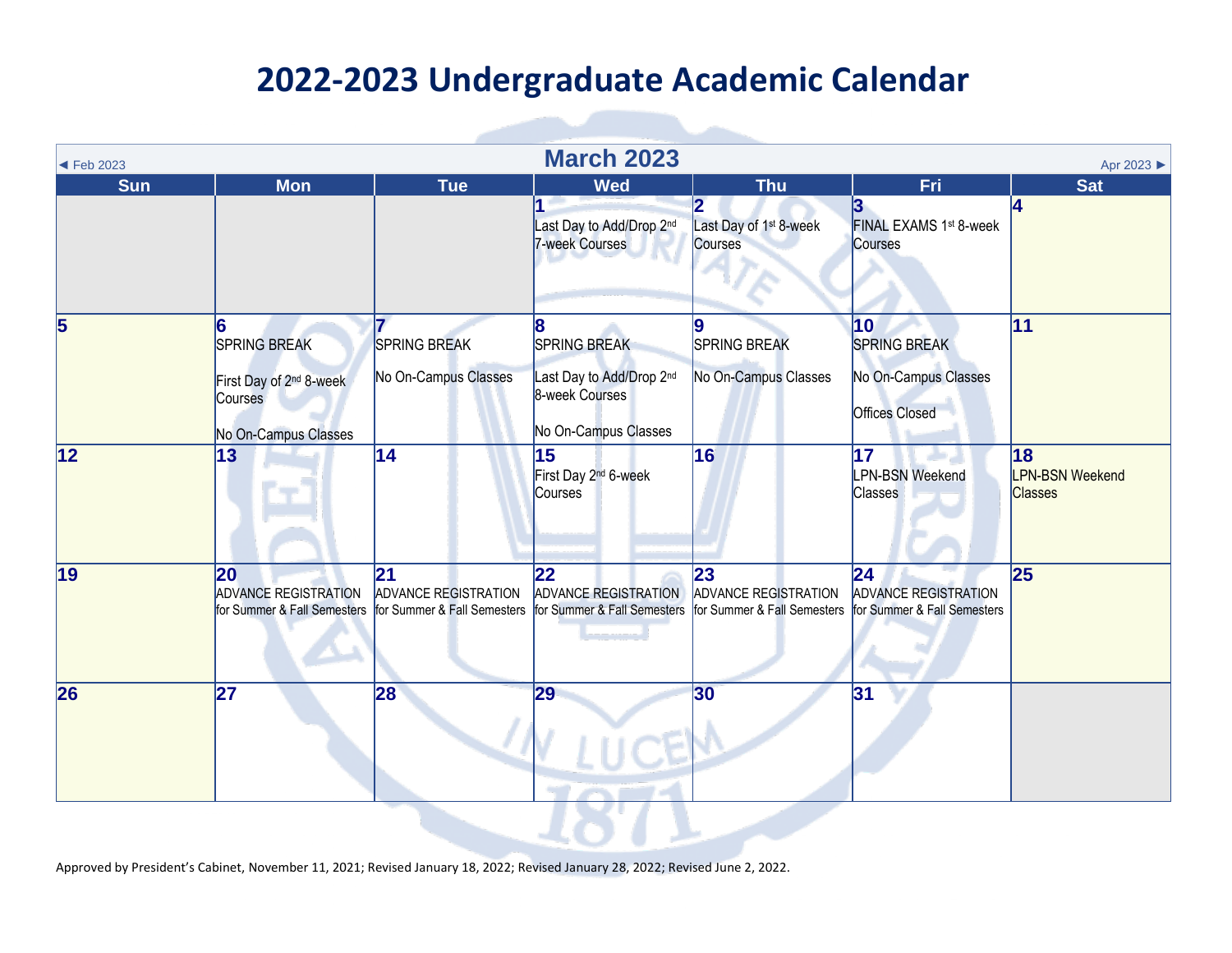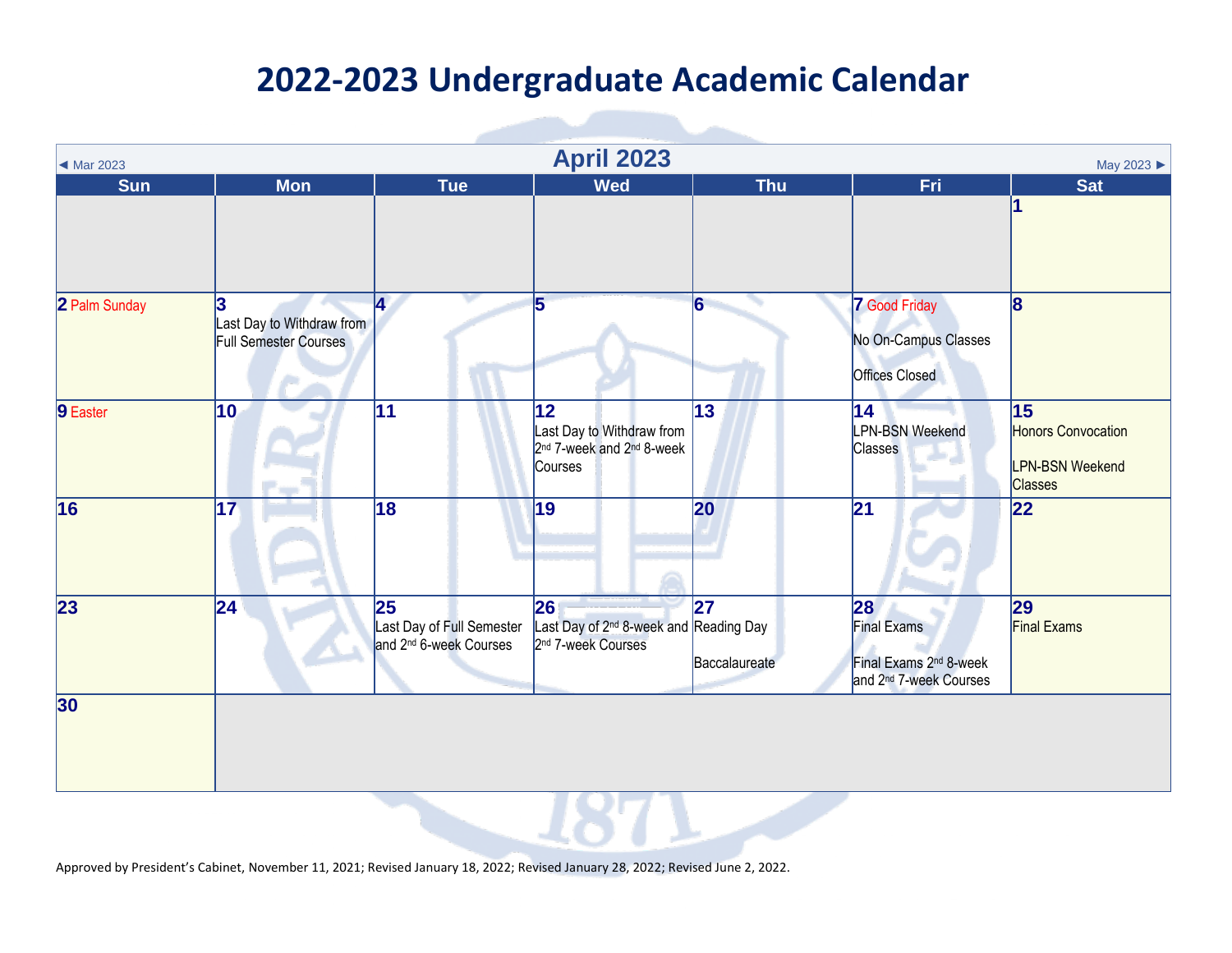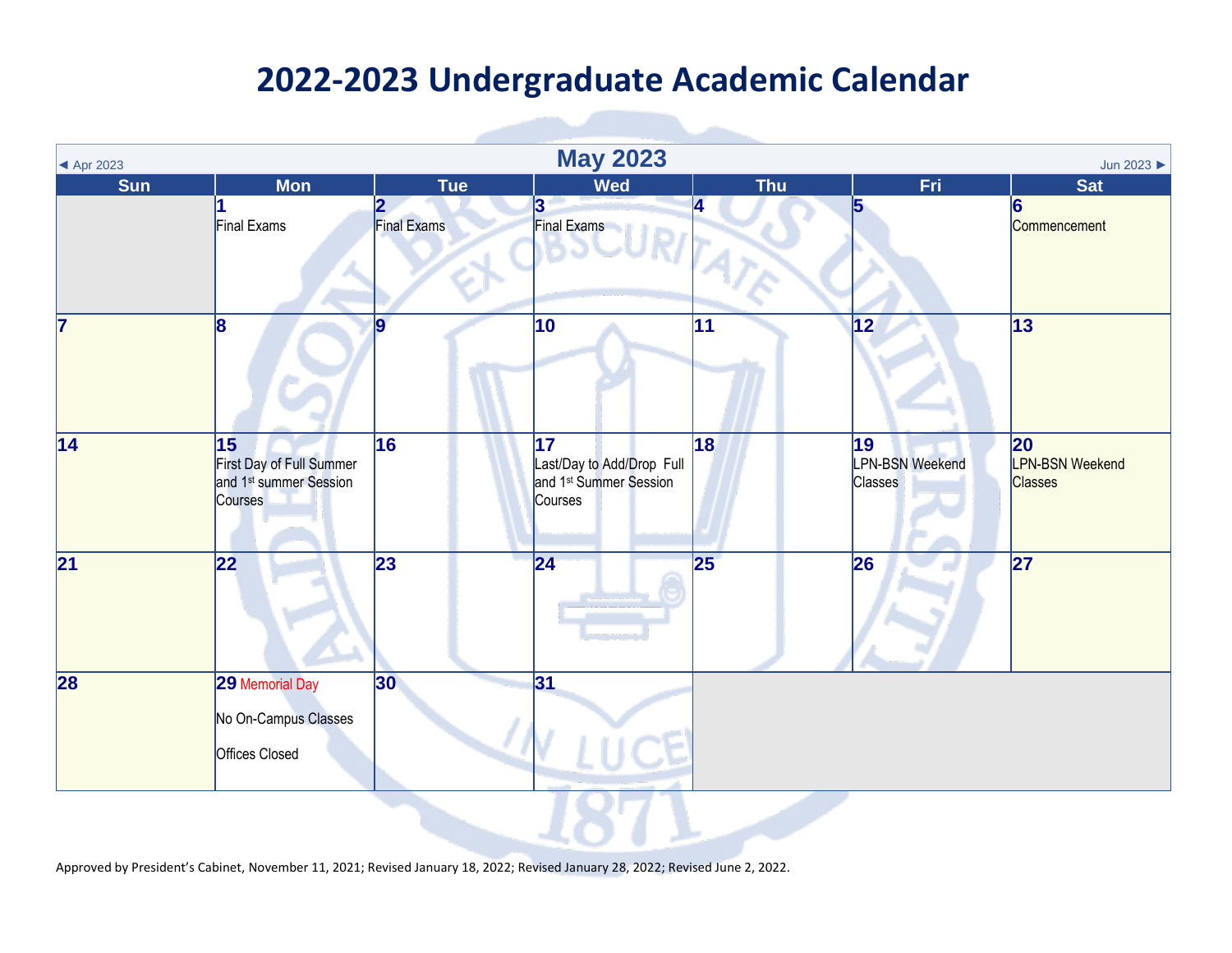| $\blacktriangleleft$ May 2023 |                                                                |                 | <b>June 2023</b>                                                     |                                                                              |                                                                                                                | Jul 2023                                        |
|-------------------------------|----------------------------------------------------------------|-----------------|----------------------------------------------------------------------|------------------------------------------------------------------------------|----------------------------------------------------------------------------------------------------------------|-------------------------------------------------|
| <b>Sun</b>                    | <b>Mon</b>                                                     | <b>Tue</b>      | <b>Wed</b>                                                           | <b>Thu</b>                                                                   | Fri                                                                                                            | <b>Sat</b>                                      |
|                               |                                                                |                 |                                                                      |                                                                              | $\overline{\mathbf{2}}$<br>LPN-BSN Weekend<br>Classes                                                          | 3<br><b>LPN-BSN Weekend</b><br><b>Classes</b>   |
| 4                             | 5<br>First Day Extended<br>Learning Courses                    | 6               | Last Day to Add/Drop<br><b>Extended Learning</b><br>Courses          | 8                                                                            |                                                                                                                | $ 10\rangle$                                    |
| $\overline{11}$               | $\overline{12}$                                                | $\overline{13}$ | 14<br>Last Day to Withdraw 1st<br><b>Summer Session Courses</b>      | $\overline{15}$                                                              | 16                                                                                                             | $\overline{17}$                                 |
| $\overline{18}$               | 19 Juneteenth<br>No On-Campus Classes<br><b>Offices Closed</b> | 20              | 21<br>Mid-term Full Summer<br><b>Session Courses</b>                 | $\overline{22}$<br>Last Day 1 <sup>st</sup> Summer<br><b>Session Courses</b> | 23<br>Final Exams 1 <sup>st</sup> Summer<br><b>Session Courses</b><br><b>LPN-BSN Weekend</b><br><b>Classes</b> | 24 <br><b>LPN-BSN Weekend</b><br><b>Classes</b> |
| $\overline{25}$               | 26<br>First Day 2 <sup>nd</sup> Summer<br>Session Courses      | $\overline{27}$ | 28<br>Last Day to Add/Drop 2 <sup>nd</sup><br>Summer Session Courses | 29                                                                           | 30                                                                                                             |                                                 |
|                               |                                                                |                 |                                                                      |                                                                              |                                                                                                                |                                                 |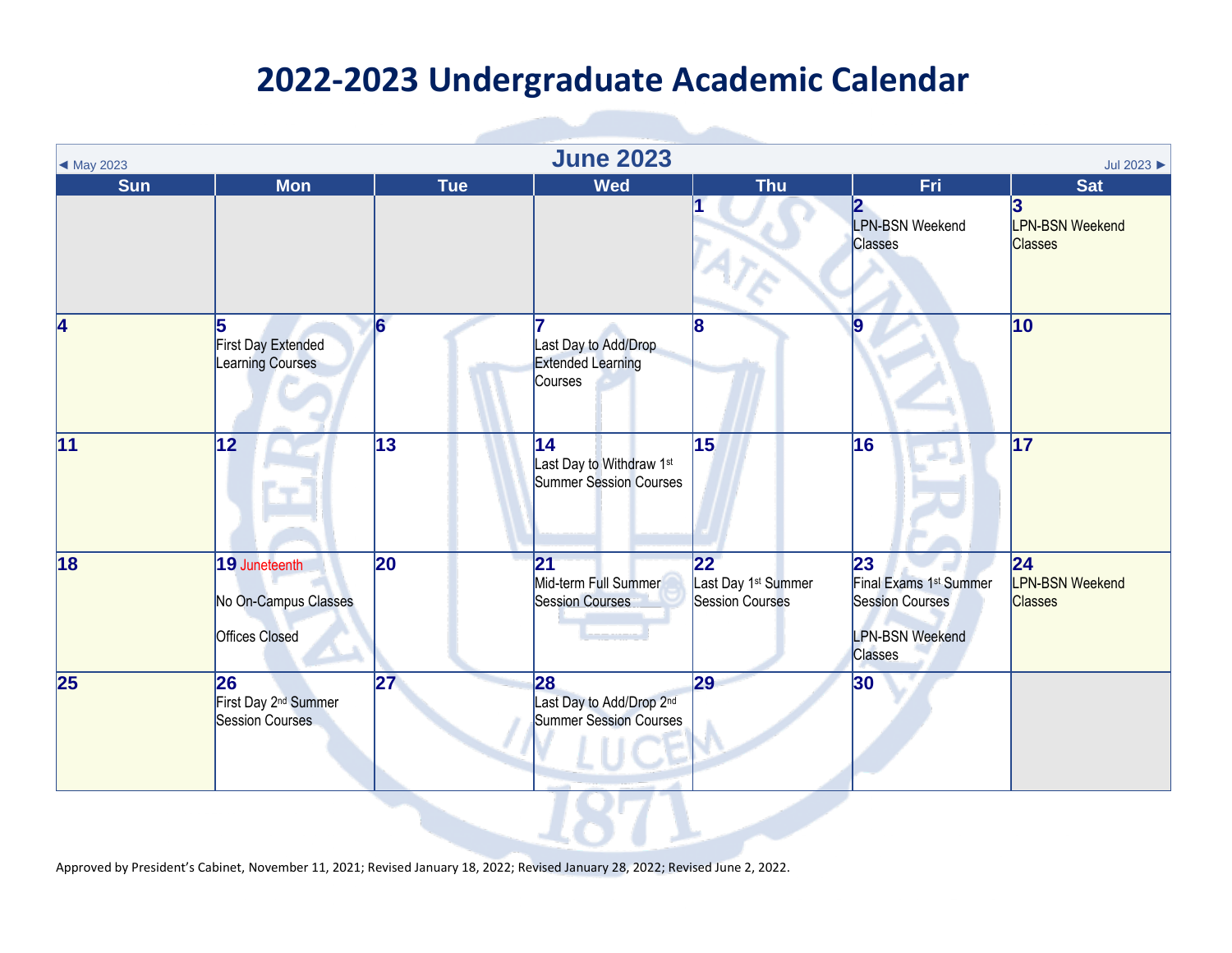